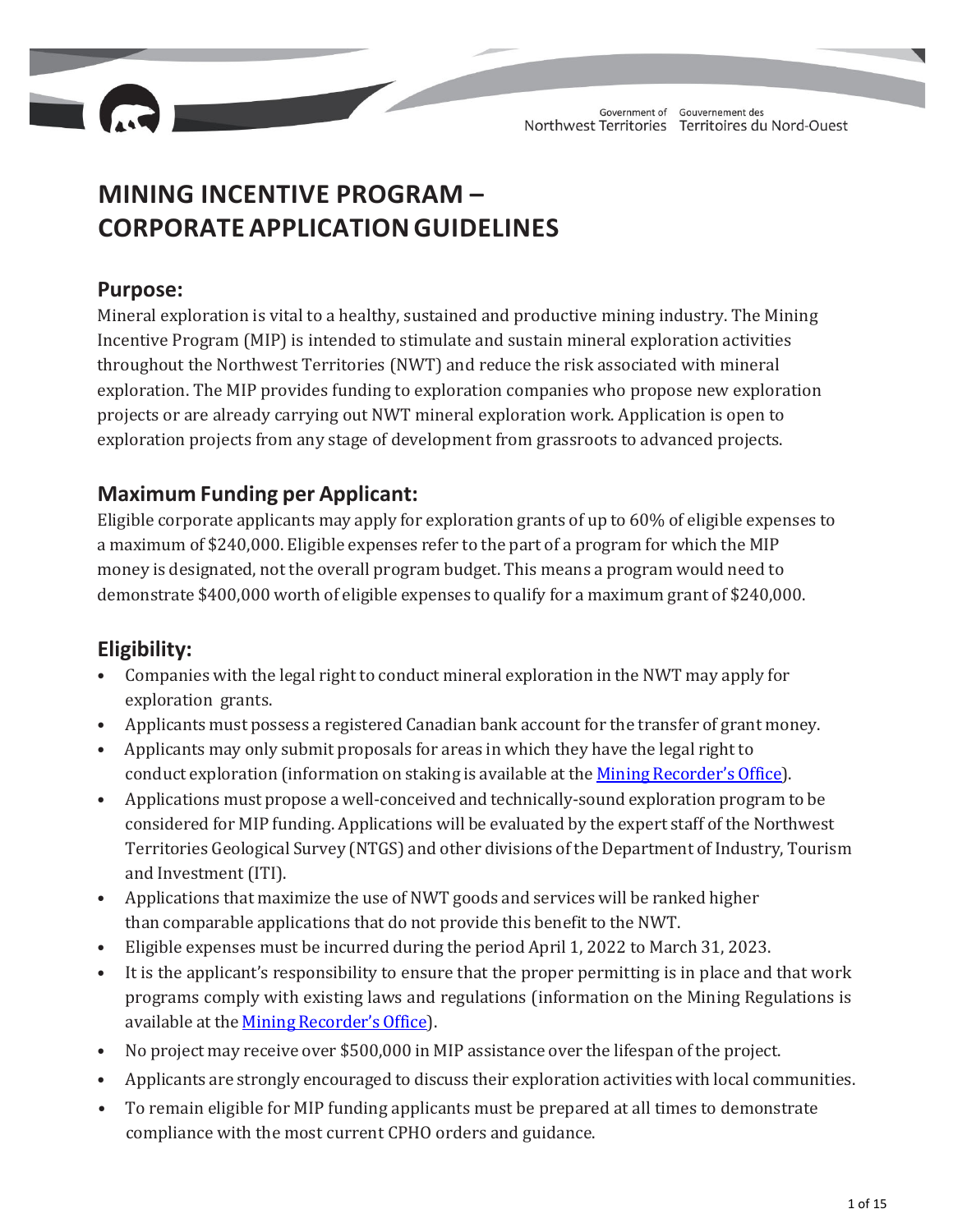# **Remote Community Access:**

Due to the ongoing COVID-19 pandemic, access to remote NWT communities is strongly discouraged. If a project requires access to a remote community, a summary of the risk assessment and communications/engagement plan must be outlined in the application.

# **How to Apply:**

### **Deadline: April 29, 2022 (11:59 MountainDaylight Time)**

To apply for an MIP exploration grant, applicants must submit a completed application form to:

Northwest Territories Geological Survey Industry, Tourism and Investment 4601-B 52 Avenue P.O. Box 1320 Yellowknife, NT X1A 2L9 Email: NTGS@gov.nt.ca Fax: 867-873-2652

Application forms can be downloaded at www.nwtgeoscience.ca/mip. Applications must be either dropped off, mailed, or submitted via email or fax to the NTGS office before the application deadline on April 29, 2022.

Please review the **Corporate MIP Evaluation Guidelines** in this document before filling out the application form and program proposal. Vague or incomplete applications will not be considered for funding; projects will only be evaluated based on the information provided in the project application; ensure that your application provides enough information to properly evaluate your project.

Please note that large or compressed files may not be received. A file transfer service such as Dropbox or Google Drive may be necessary for large files. Contact the MIP coordinator if you do not receive confirmation after submitting your application.

**The program proposal must not exceed 15 pages\*** and must include the following elements:

- Title page **(1 page)**
- Table of contents **(1 page)**
- Executive summary **(1 page)**
- National Topographic System (NTS) map(s) of work location, access, and claims, proposed sampling grids, and any other relevant information, using an appropriate scale and Universal Transverse Mercator (UTM) North American Datum (NAD) 83 projection coordinates. **(1 page)**
- Other maps (geology, previous exploration, etc.) **(1 page)**
- A brief summary of previous work on the property **(1‐2 pages)**
- Detailed work plan **(1‐2 pages)**
	- An in-depth schedule covering the logistics of your field program in as much detail as possible. The work plan should give accurate estimates as to when each item of your field program will be accomplished. The work plan can include additional budget information, if necessary.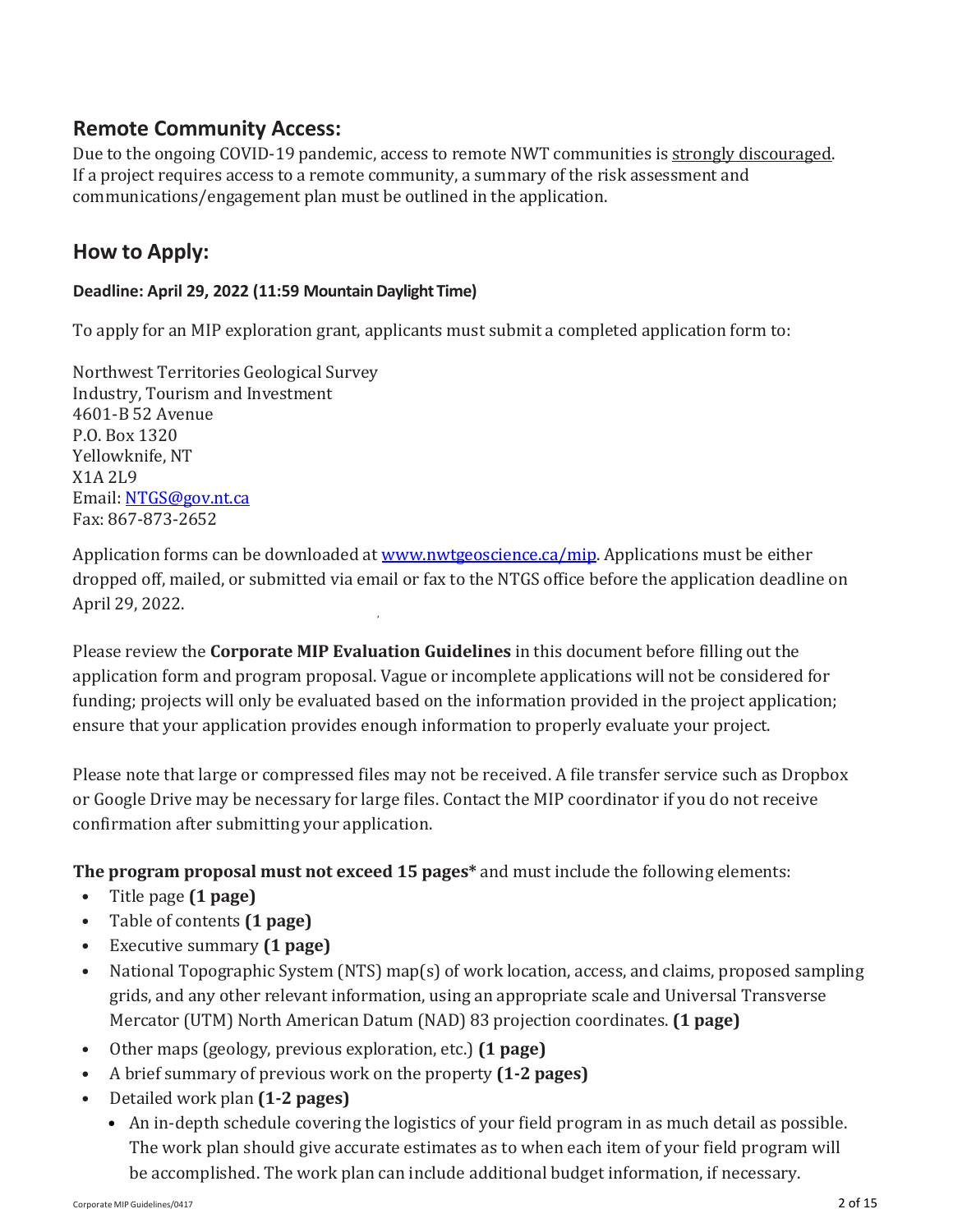- List of employees (job titles) and contractors **(maximum 1 page)**.
	- For contractors give the company names, contact information, and a description of the contracted work
	- Indicate those contractors that are NWT based
- Exploration plan **(3‐5 pages)**
	- Methods of exploration (Geochemistry/Geophysics, etc.)
	- Details of program logistics
	- Supporting evidence
	- Rationale
- Proof of necessary permits and/or licenses. Please include this in an appendix. This is not counted against the page limit.

**Separate Documents to Include** (Not counted against the page limit):

- 2022-2023 COVID-19 application checklist
- Risk assessment and communications/engagement plan for remote community access

**\*Suggested lengths** for each element are provided as a guideline for your application. The sections in your application may be shorter or longer than suggested above, as long as the total document does not exceed 15 pages.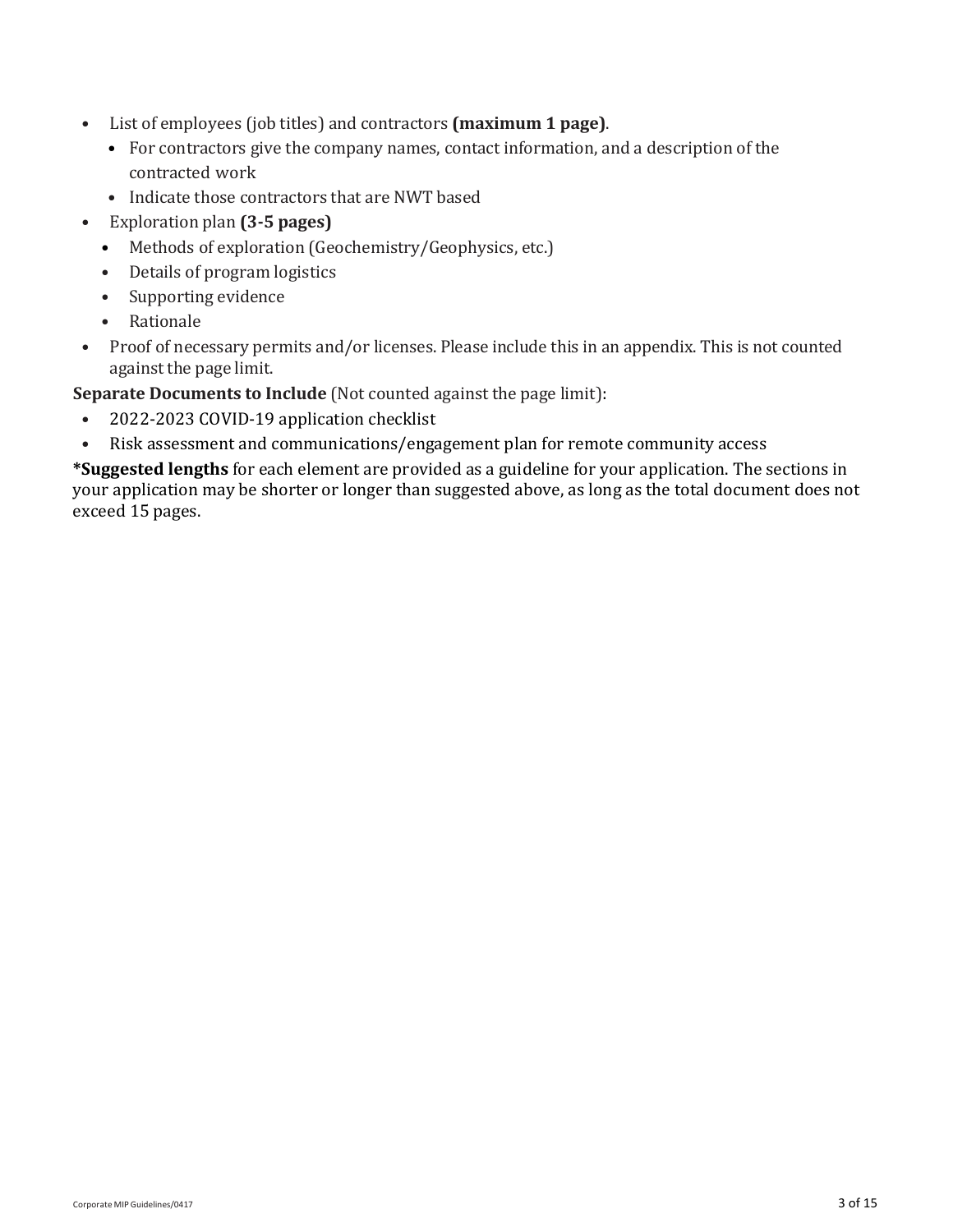# **Application Process:**

The MIP budget is limited and a competitive evaluation process is used to determine the most worthy applicants. It is expected that not all applications will be funded.

Corporate applications to the MIP will be comparatively scored based on the following criteria: innovation, past performance in the MIP, proposed exploration approach, use of NWT goods and services, and potential economic impact. Consult the **Corporate MIP Evaluation Guidelines** (below) for a detailed account of how each evaluation criteria is assessed and scored.

Successful applicants will be issued a contribution agreement to review and sign. Once a signed contribution agreement has been returned to the NTGS, successful applicants will be awarded 85% of their grant. Proposals that are not funded initially may be offered funding later in the year, should funding become available.

Exploration programs must be completed as described in the application. Any significant changes to the exploration program, including budget changes, must be approved in advance by the MIP staff. Unapproved costs will be rejected; other unapproved changes, including scope and budget reductions, may result in grant reduction or forfeiture and may affect the applicant's eligibility for future MIP funding.

A final grant payment of the remaining 15% will be issued upon approval of the applicant's final report and expenses.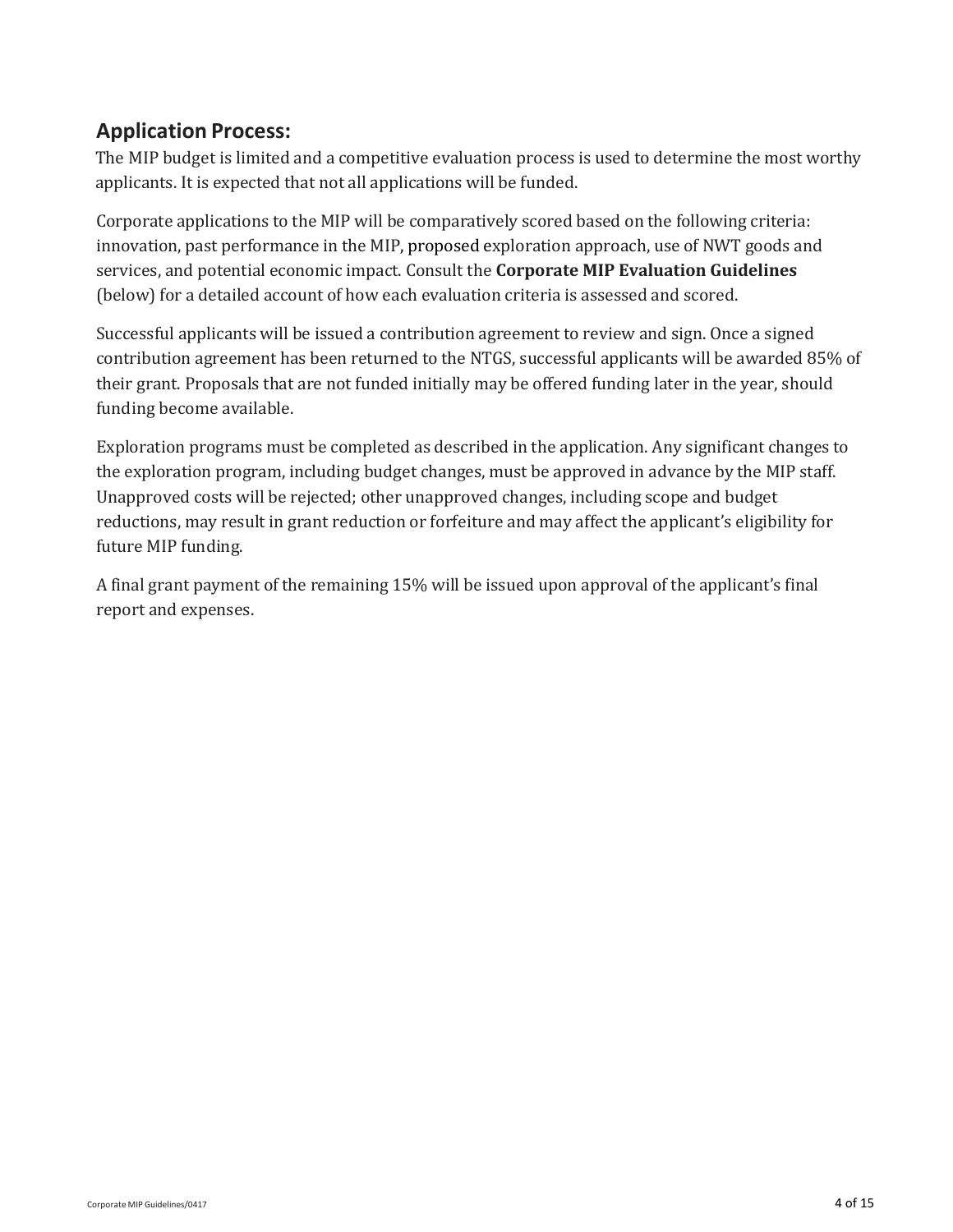# **Corporate MIP Evaluation Guidelines:**

Corporate MIP applications will be scored relative to one another based on the following categories:

- **I) Past Performance in the MIP**
- **II) Proposed ExplorationApproach**
- **III) Use of NWT Goods and Services**
- **IV) Innovation**
- **V) Potential Economic Impact**

Categories I-III will be assigned a score from 0-10, and Category IV will be scored out of 3, while category V will be scored out of 5. Each project will be scored a total out of 38.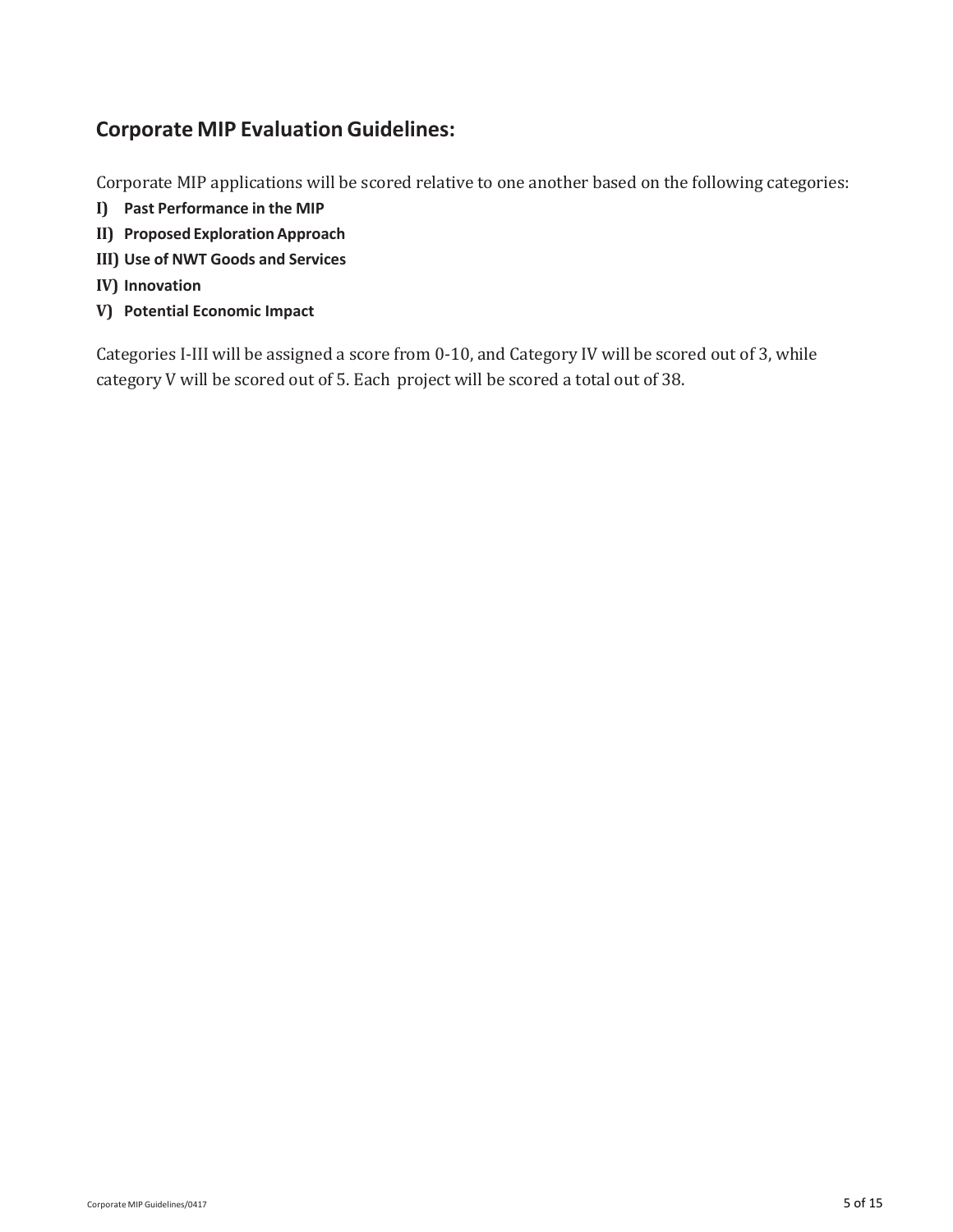### **Detailed Criteria with Assessment Guidelines:**

### **I) Past Performance in the MIP**

#### **Criteria:**

- The project is completed as described in the application
- The project is not under-budget
- The NWT spending obligations for the project are met
- The work specified in the application is carried out as planned
- The quality of the work and reporting
- Clarity, accuracy, and timeliness of the MIP reports from the previous years
- Quality and quantity of the geological data or mineral discoveries

#### **Assessment:**

- (0-1) The project was substantially incomplete, under-budget or did not proceed.
- (2-4) The project was not fully completed, or the project was under-budget, or the quality of the work/reporting were unacceptable, *i.e.,* late reporting; or substantial unclear, missing, or inaccurate information/ data/receipts/or invoices.
- (5-6) The project was satisfactorily completed with standard reporting practices.
- (7-8) The project was satisfactorily completed with a very high quality of work and reporting.
- (9-10) The project produced results that directly enhanced the value of the property/area with clear, accurate, and timely reporting.

**Once the MIP programs are completed, each funding recipient will be assigned a performance score that will be included in the evaluation of future MIP applications. First‐time MIP applicants lacking an MIP performance history will be assigned the average performance score of all current applicants. Multi‐year applicants will be assigned an average score using their own previous scores from the last three years.**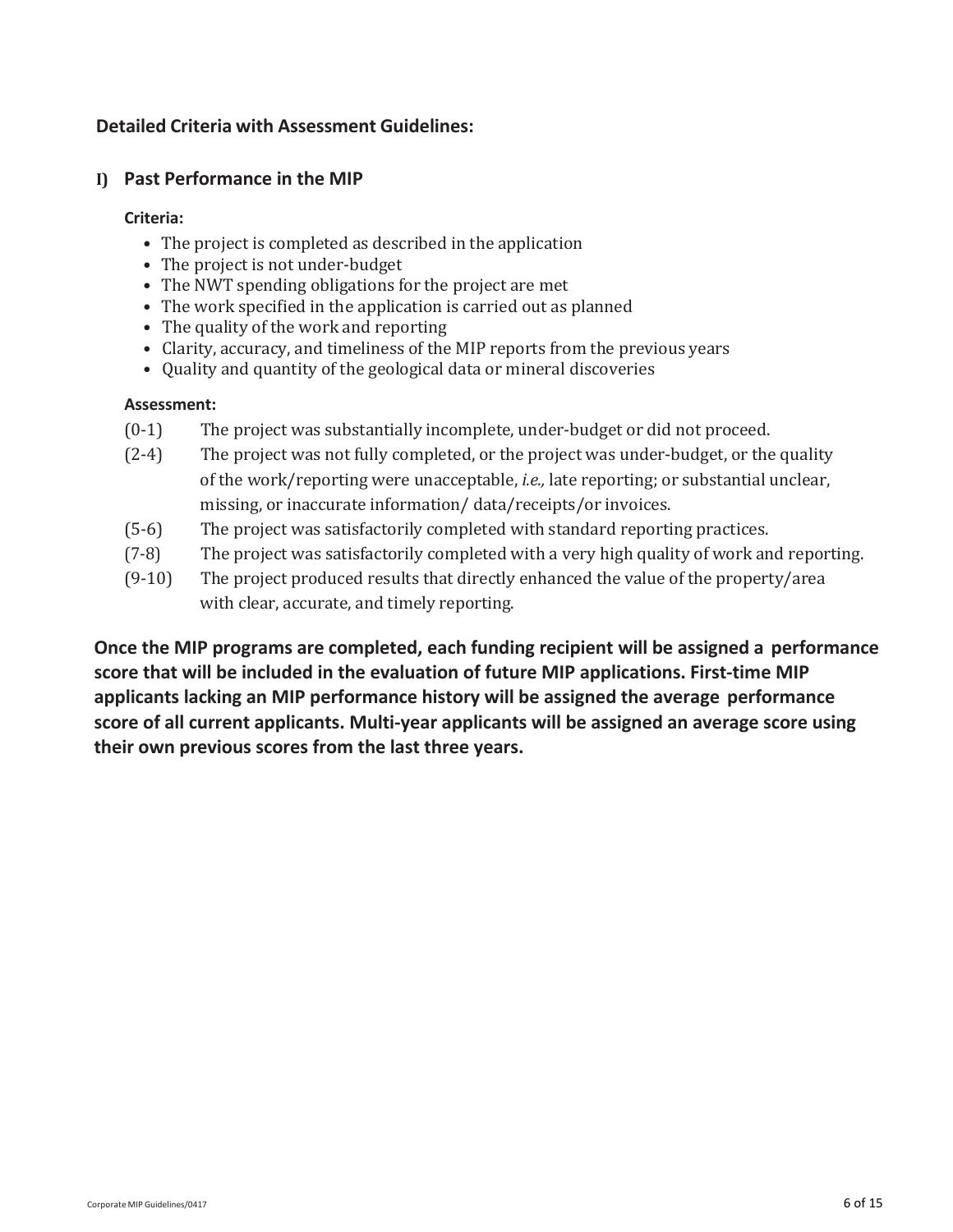### **II) Proposed Exploration Approach**

#### **Criteria:**

- The exploration plan reflects an organized and systematic approach to constrain or develop exploration targets using technically sound methods of exploration.
- The exploration plan demonstrates knowledge of geology and past exploration in the area of the application, if available.
- The exploration plan has supporting evidence for target generation (including geological plans, cross-sections, etc.)

- (0-1) The exploration plan is poorly organized and uses technically unsound exploration methods; it fails to incorporate relevant knowledge of geology and past exploration, if available; it uses poor quality, or lacks, supporting evidence.
- (2-4) The exploration plan is poorly organized or uses technically unsound exploration methods; or it fails to incorporate relevant knowledge of geology and past exploration, if available; or it uses poor quality supporting evidence.
- (5-6) The exploration plan is organized and uses technically sound exploration methods; it incorporates relevant knowledge of geology and past exploration, if available; supporting evidence is of good quality.
- (7-8) The exploration plan is well organized and uses technically sound exploration methods; it incorporates relevant knowledge of geology and past exploration, if available; supporting evidence is of very good quality.
- (9-10) The exploration plan is very well organized and uses technically sound exploration methods; it incorporates relevant knowledge of geology and past exploration, if available; it has excellent supporting evidence.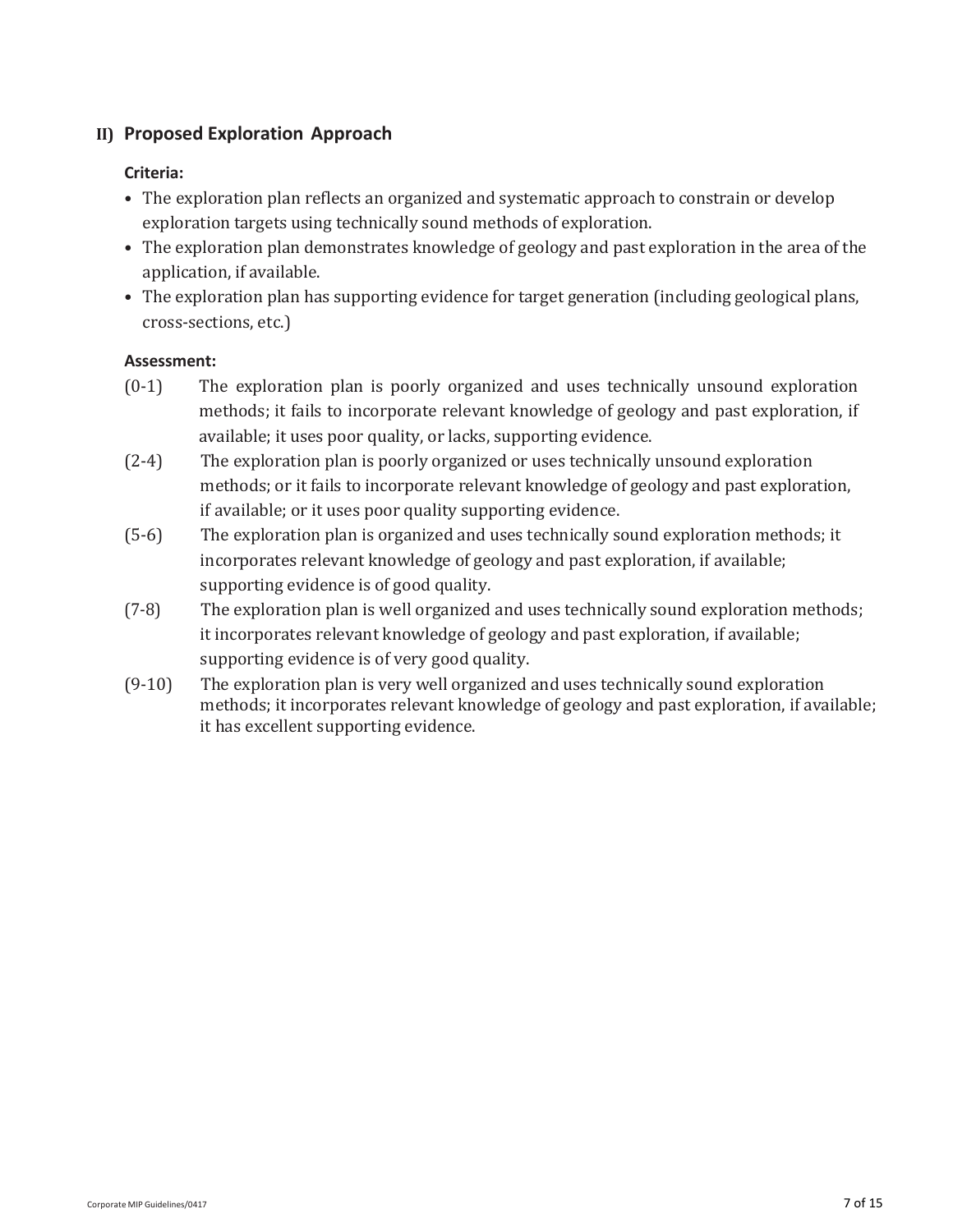### **III) Use of NWT Goods and Services**

### **Criteria:**

• NWT goods and services are used as much as possible to maximise benefits to NWT businesses and residents.

- The percent of eligible NWT spending, excluding wages and report preparation, for a project will be calculated then converted to a score out of ten (rounded to the nearest integer).
- A record of eligible NWT spending must be provided by funding recipients in their final report to track this economic impact. If the proposed NWT spending goals for the project are not met, this will be reflected in the applicant's past performance score.
- All eligible expenses, including spending by subcontractors, must be clearly indicated as either NWT or non-NWT expenses.
- To be considered as an NWT expense the provider of either goods or services must maintain a permanent physical presence in the NWT, such as an office, laboratory, or store.
- Specialized analyses, necessary for certain types of exploration, which are not available in the NWT will not be counted against the NWT spending for a project, *e.g.,* caustic fusion analysis for diamond exploration.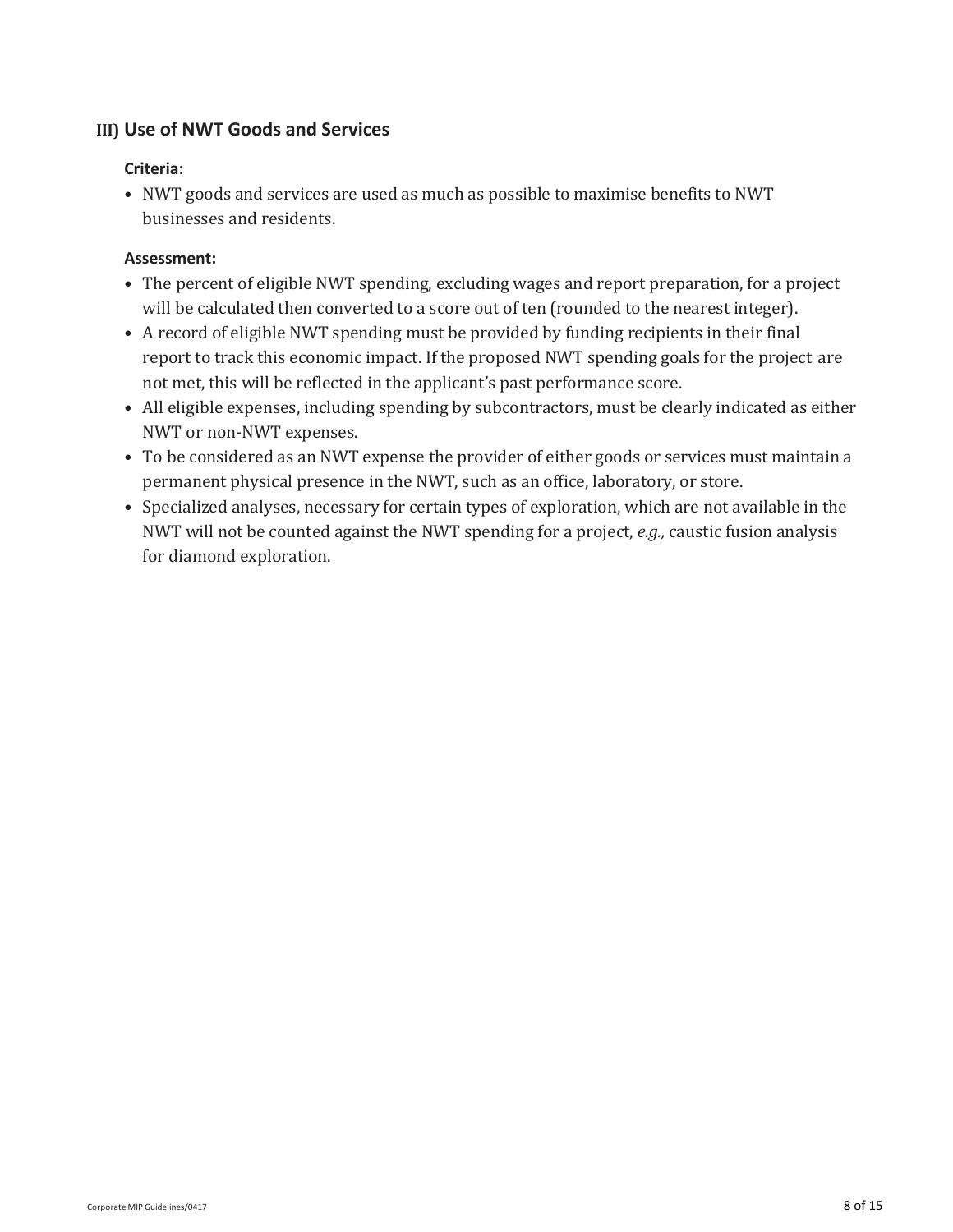#### **IV) Innovation**

#### **Criteria:**

- Tests innovative, soundly based mineral deposit model
- Tests innovative, soundly based exploration methods
- Delivers basic geoscientific information, *i.e.,* resolves age, stratigraphic relationships, structural setting, untested geochemical or geophysical anomalies, new mineral commodity/showing in the area of application, etc.
- Program effectively tests previously under-explored areas

- (0-1) The program is not innovative or is moderately innovative, and/or the exploration methods have a low probability success.
- (2) The program is innovative, and/or the exploration methods have a moderate probability of success.
- (3) The program is very innovative, and the exploration methods have a high probability of success.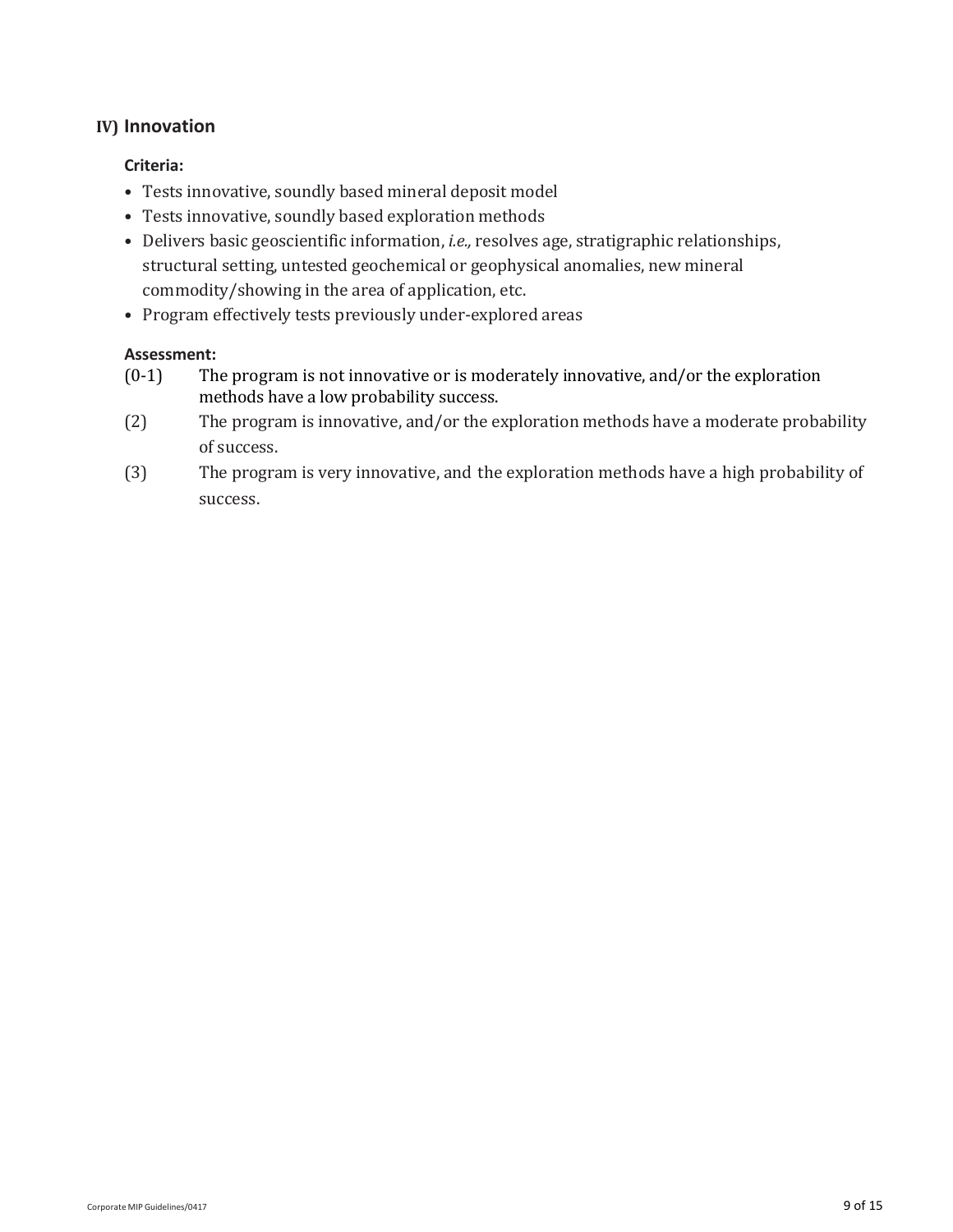### **V) Potential Economic Impact**

#### **Project Work Criteria:**

- The project work as proposed has potential to significantly advance the exploration stage of the project.
- Work with a higher probability of advancing the project will score higher.

#### **Economic Impact Criteria:**

- The project has the potential to yield a positive economic impact.
- Projects with potential for the largest, and earliest economic impact will score higher.

- (0-1) The information provided is insufficient for evaluation, and/or there is low potential to advance the project or generate an economic impact.
- (2) The proposed work if successful will modestly advance the project, and/or the fully realized project would most likely have a small economic impact.
- (3) The proposed work if successful will clearly the advance project. The fully realized project has a high chance of a moderate economic impact.
- (4) The proposed work if successful will clearly the advance project. The fully realized project has a high chance of a large economic impact.
- (5) The proposed work if successful will clearly advance the project. The fully realized project has a high chance of a very large economic impact.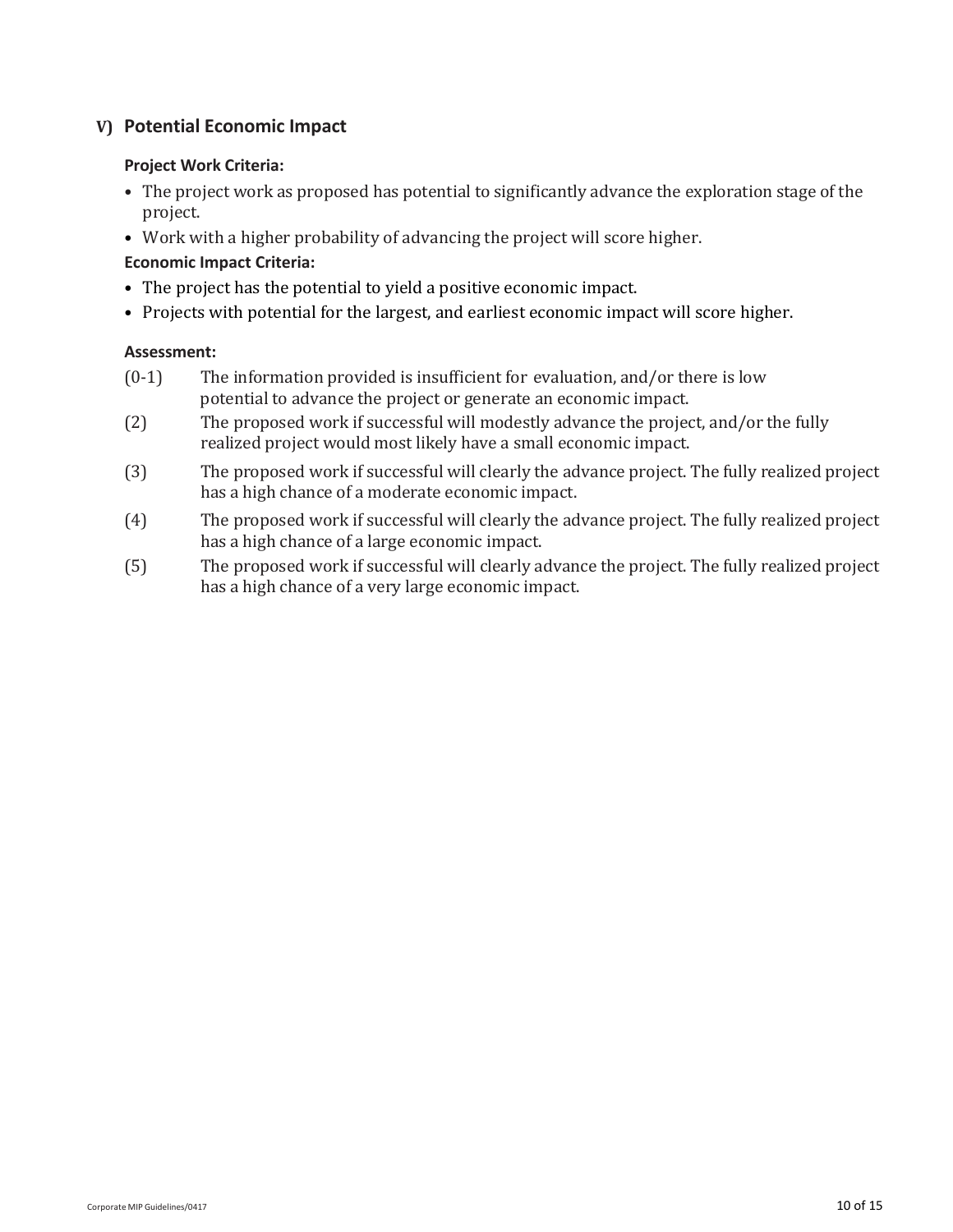### **MIP Scoring Summary Table:**

| Category                                     | <b>Criteria</b>                                                                                                                                                     | <b>Score</b>   |
|----------------------------------------------|---------------------------------------------------------------------------------------------------------------------------------------------------------------------|----------------|
| <b>Past Performance</b>                      | The program was substantially incomplete, under-budget or did not proceed.                                                                                          | $0 - 1$        |
|                                              | The program was not fully completed, or the project was under-budget, or the quality of                                                                             | $2 - 4$        |
|                                              | the work/reporting were unacceptable, i.e., late reporting; or substantial unclear,                                                                                 |                |
|                                              | missing, or inaccurate information/data/receipts/or invoices.                                                                                                       |                |
|                                              | The program was satisfactorily completed with standard reporting practices                                                                                          | $5-6$          |
|                                              | The program was satisfactorily completed with a very high quality of work and reporting.                                                                            | $7 - 8$        |
|                                              | The program produced results that directly enhanced the value of the property/area                                                                                  | $9 - 10$       |
|                                              | with clear, accurate, and timely reporting.                                                                                                                         |                |
| <b>Past Performance Total</b>                |                                                                                                                                                                     |                |
| Proposed                                     | The exploration plan is poorly organized and uses technically unsound                                                                                               | /10<br>$0 - 1$ |
| <b>Exploration</b>                           | exploration methods; it fails to incorporate relevant knowledge of geology and past                                                                                 |                |
| Approach                                     | exploration, if available; it uses poor quality, or lacks, supporting evidence.                                                                                     |                |
|                                              | The exploration plan is poorly organized or uses technically unsound exploration                                                                                    | $2 - 4$        |
|                                              | methods; or it fails to incorporate relevant knowledge of geology and past exploration, if                                                                          |                |
|                                              | available; or it uses poor quality supporting evidence.                                                                                                             |                |
|                                              | The exploration plan is organized and uses technically sound exploration methods; it                                                                                | $5-6$          |
|                                              | incorporates relevant knowledge of geology and past exploration, if available;                                                                                      |                |
|                                              | supporting evidence is of good quality.                                                                                                                             |                |
|                                              | The exploration plan is well organized and uses technically sound exploration methods;                                                                              | $7 - 8$        |
|                                              | it incorporates relevant knowledge of geology and past exploration, if available;                                                                                   |                |
|                                              | supporting evidence is of very good quality.                                                                                                                        |                |
|                                              | The exploration plan is very well organized and uses technically sound exploration                                                                                  | $9 - 10$       |
|                                              | methods; it incorporates relevant knowledge of geology and past exploration, if                                                                                     |                |
|                                              | available; it has excellent supporting evidence.                                                                                                                    | /10            |
| <b>Proposed Exploration Approach Total</b>   |                                                                                                                                                                     |                |
| Use of NWT                                   | The percent of eligible NWT spending, excluding wages and report preparation, for a                                                                                 |                |
| Goods and                                    | project will be calculated then converted to a score out of ten (rounded to the nearest<br>integer).                                                                |                |
| <b>Services</b>                              |                                                                                                                                                                     | /10            |
| <b>Use of NWT Goods and Services Total</b>   |                                                                                                                                                                     |                |
| Innovation                                   | The program is not innovative or is moderately innovative, and/or the exploration                                                                                   | $0 - 1$        |
|                                              | methods have a low probability success.                                                                                                                             |                |
|                                              | The program is innovative, and/or the exploration methods has a moderate probability                                                                                | $\overline{2}$ |
|                                              | of success.                                                                                                                                                         |                |
|                                              | The program is very innovative, and the exploration methods have a high probability of                                                                              | 3              |
|                                              | success.                                                                                                                                                            |                |
| <b>Innovation Total</b>                      |                                                                                                                                                                     | /3             |
| <b>Potential</b>                             | The information provided is insufficient for evaluation, and/or there is low potential for                                                                          | $0 - 1$        |
| <b>Economic Impact</b>                       | medium to long-term economic impact.                                                                                                                                |                |
|                                              | The proposed work if successful will modestly advance the project, and/or the project<br>would most likely have a small economic impact in the medium to long term. | $\overline{2}$ |
|                                              | The proposed work if successful will clearly advance the project, and/or the project                                                                                | 3              |
|                                              | would most likely have a moderate economic impact in the medium to long term.                                                                                       |                |
|                                              | The proposed work if successful will clearly the advance project. The project would most<br>likely have a large economic impact in the medium to long term.         | 4              |
|                                              | The proposed work if successful will clearly advance the project. The project would most                                                                            | 5              |
|                                              | likely have a very large economic impact in the medium to long term.                                                                                                |                |
| <b>Potential Economic Impact Total</b><br>/5 |                                                                                                                                                                     |                |
|                                              |                                                                                                                                                                     |                |
| <b>Project Total Score</b><br>/38            |                                                                                                                                                                     |                |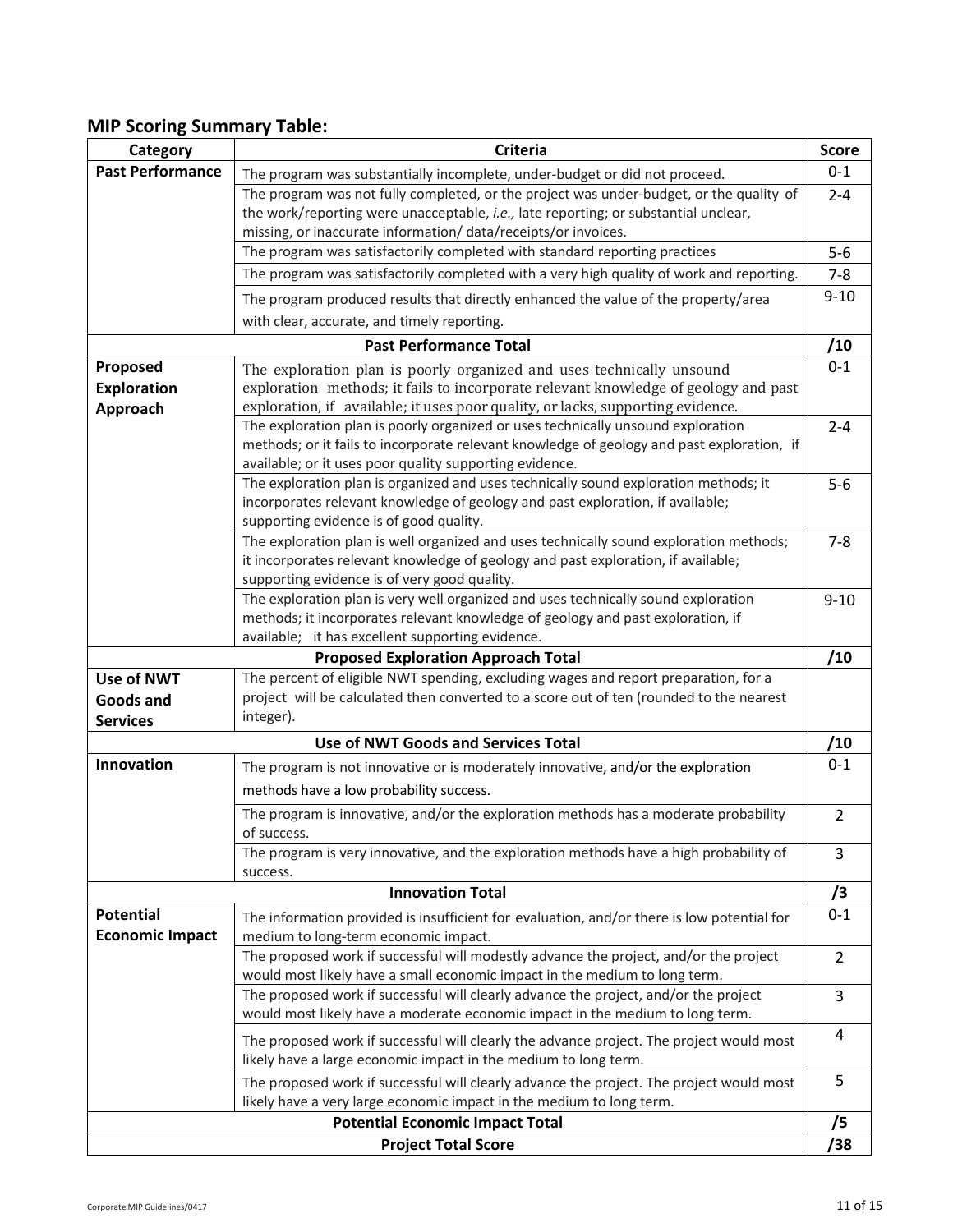# **ReportingGuidelines:**

To apply for final payment, successful applicants must submit a final report and a statement of eligible MIP expenses (Expense Form A and B) accompanied by receipts, invoices, and time sheets.

The final report will match the format and requirements of an assessment report, as per the NWT Mining Regulations; however, in the final report applicants must disclose all activities, data, and expenditures associated with MIP funded projects.

All final reporting maps should clearly outline the location of all activities in the exploration program using an appropriate scale and UTM NAD 83 projection coordinates. The maps must include the locations of sampling grids, sample collection, trenches, drill holes, and geophysical grids.

Total annual spending will be reported on April 1st every year following MIP funding until the project is complete regardless of whether or not the program received MIP funding that year. Reporting of the total annual project spending may be submitted *via* email or letter to the NTGS and will be used to evaluate the impact of the MIP. This information will not be made public.

Any unspent MIP funding must be returned by the final reporting deadline.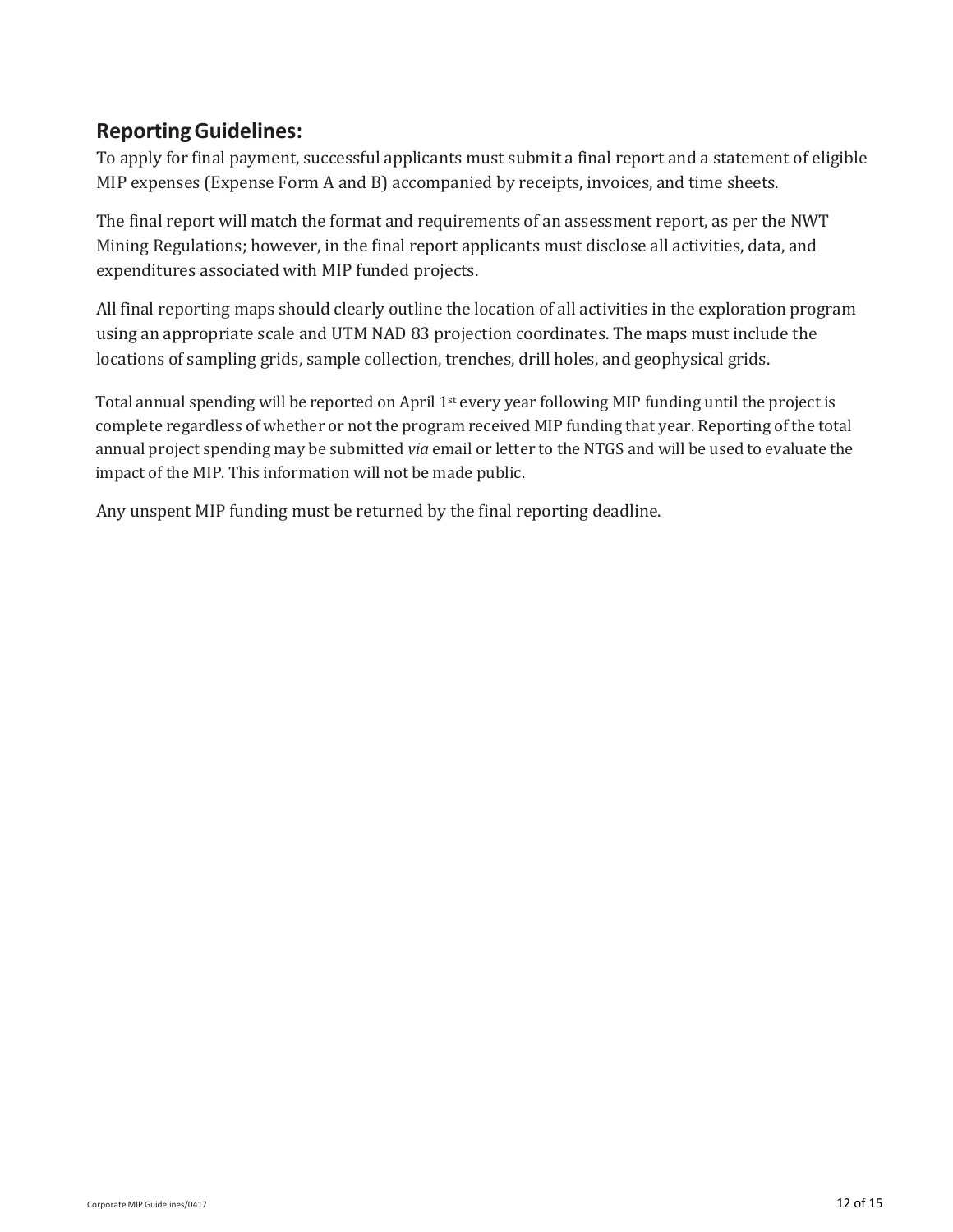# **Eligible MIP Expenses:**

MIP funded companies may claim expenses related to: food/consumables, field gear, wages, fuel, travel, analysis, equipment rental, contracting, exploration, and report preparation.

- All claimed expenses, including subcontracted costs, must be supported with submitted receipts or invoices. Claims for wages and food/consumable allowances must be supported by time sheets.
- If an eligible expense is to be incurred in the NWT, it must be clearly indicated, and the name of the supplier must be provided.
- Eligible expenses not incurred in the NWT must also be clearly indicated.
- Specialized analysis, necessary to certain types of exploration, which are not available in the NWT, will not be counted against the NWT spending (*e.g.,* caustic fusion analysis for diamond exploration) for a project. If your program requires such analyses, please indicate this in your program proposal and application form.
- MIP staff reserve the right to refuse expenses they deem extraneous or ineligible.
- Applicants that do not make efficient use of MIP funding will not be approved, or will become ineligible for future funding.
- Eligible expenses must be incurred during the period April 1, 2022 to March 31, 2023.

### **Food/Consumables:**

A maximum of \$70 per person per field day may be claimed for food and consumables, *e.g.,*bug spray, spray paint, toilet paper, etc. Such items may not be claimed as field gear. Food and consumables will be reimbursed as supported by time sheets.

#### **Field Gear:**

Field gear will be reimbursed as per submitted receipts.

#### **Wages:**

Wages must not exceed 40% of expenses claimed.

#### **Fuel:**

Fuel will be reimbursed as per submitted receipts. Fuel may account for a maximum of 35% of expenses claimed.

#### **Travel:**

Air travel expenses incurred within the NWT (to and within the field area) may be claimed as eligible expenses.

#### **Analyses:**

Analyses costs will be reimbursed as per receipts. Sample analyses and shipping may be claimed.

#### **Equipment Rental:**

Equipment rental will be reimbursed as per receipts. Self-owned equipment may be charged at 75% of the going commercial rate.

#### **Self‐Isolation:**

Any NWT expenses incurred to comply with mandatory self-isolation periods will be considered eligible expenses for MIP funding.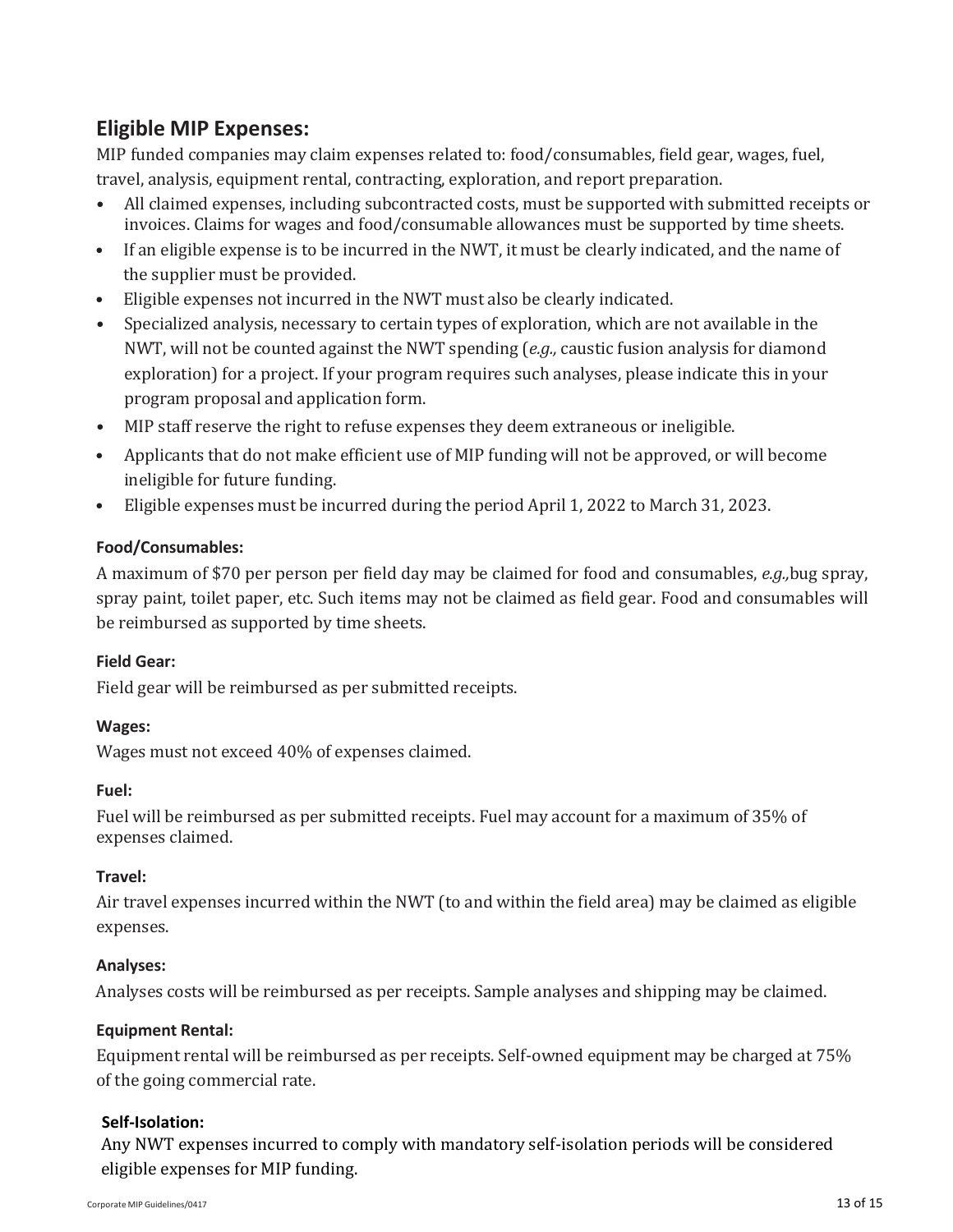#### **Logistics and Expediting:**

Any NWT expenses related to expediting or program logistics will be considered eligible expenses for MIP funding.

#### **Report Preparation:**

Report preparation may account for a maximum of 10% of the total grant.

#### **Ineligible Expenses:**

- Capital expenses
- Staking costs
- Recording, renewing, grouping, transferring or otherwise acquiring or maintaining an interest in a mineral property
- Management, legal, or accounting fees
- Travel to the NWT
- Activities directly resulting in net income from mineral production
- Expenses related to reclamation
- Expenses related to consultation with local communities
- Personal expenses